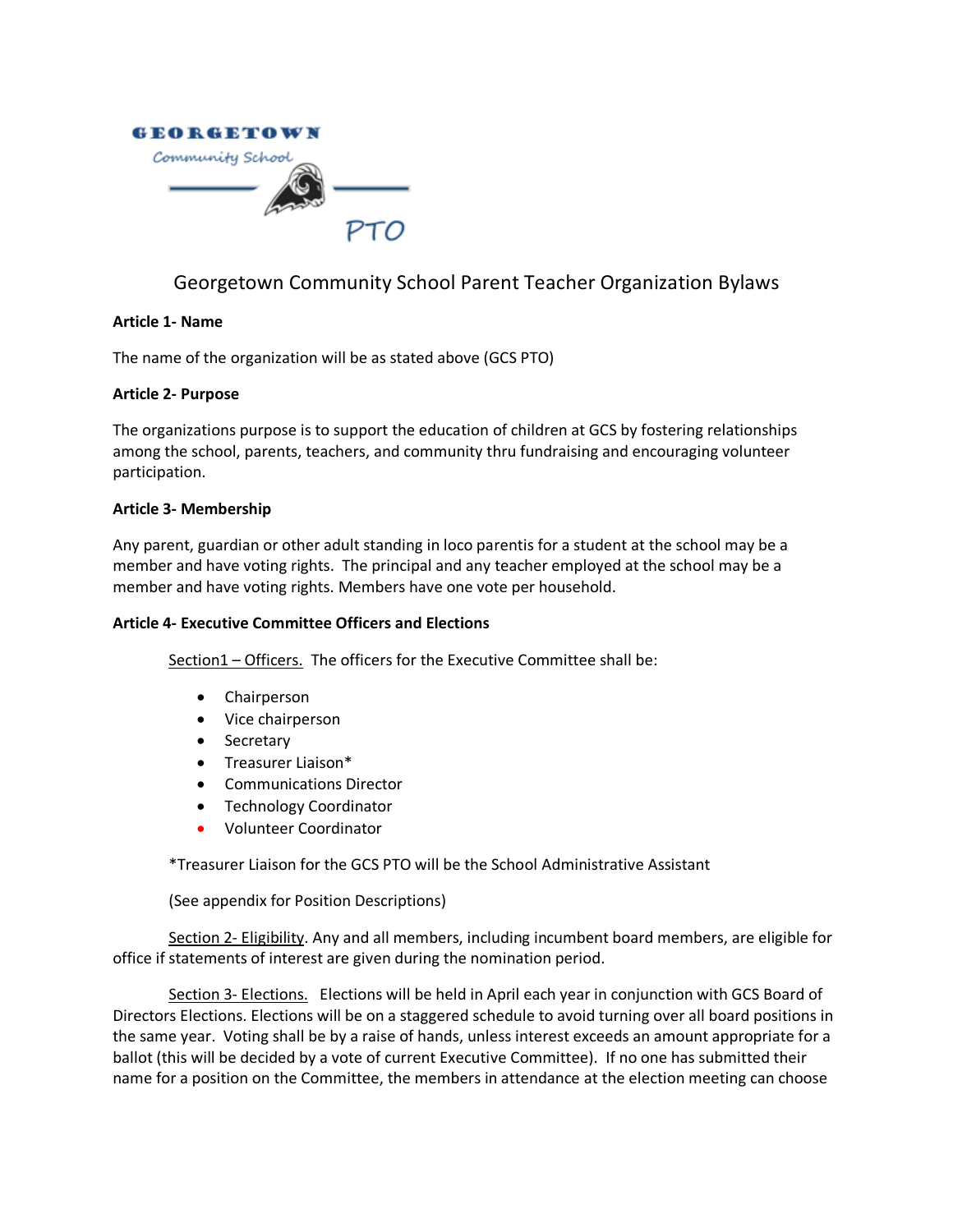to allow the incumbent member to serve for an extra term. Nominations for positions during an election meeting may be made from the floor.

(See appendix for Election Schedule)

Section 4- Terms of Office. All positions have a 2 year term/4 consecutive years. At the end of the 4<sup>th</sup> year, if a person would like to continue to serve on the board, they may run for a different officer position.

Section 5- Attendance. It is implied when volunteering for a position on the Executive Committee that there is a time commitment to carry out the responsibilities of the position and the collaborative efforts of the PTO. Regular attendance and full participations is expected.

Section 6- Vacancies. If there is a vacancy in the office of Chairperson, the Vice chairperson will become president. At the next regularly scheduled meeting, a new vice chairperson will be elected. If there is a vacancy in any other office, members will fill the vacancy through an election/appointment at the next regular meeting

Section 7- Removal from Office. Officers can be removed from office with or without cause by two-thirds vote of those present (assuming a quorum) at a regular meeting where previous notice has been given.

#### **Article 5- Meetings**

Section 1- Regular meetings. The regular meeting of the organization shall be held at least once a month at the school with times TBD by the executive committee.

Section 2- Special Meetings. Special Meetings may be called by the Chairperson and any two of the Executive Committee. Previous notice of the special meeting must be given to all members 10 days prior to the meeting.

Section 3-Board Meetings. A representative from the PTO will be at all Georgetown Community School Board of Directors meetings.

Section 4- Quorum. A quorum will consist of 4 Executive Committee members.

## **Article 6- Committees**.

Committees may consist of general members and board members, with the appointed PTO member acting as an ex officion member of all committees. Committees may be formed for any purpose at the time that the services would be needed. (Example: Election Committee)

#### **Article 7- Social Media.**

All members will sign a code of conduct with regard to social media and the use of the PTO website / Facebook page etc.

(Please see appendix for Social Media Code of Conduct)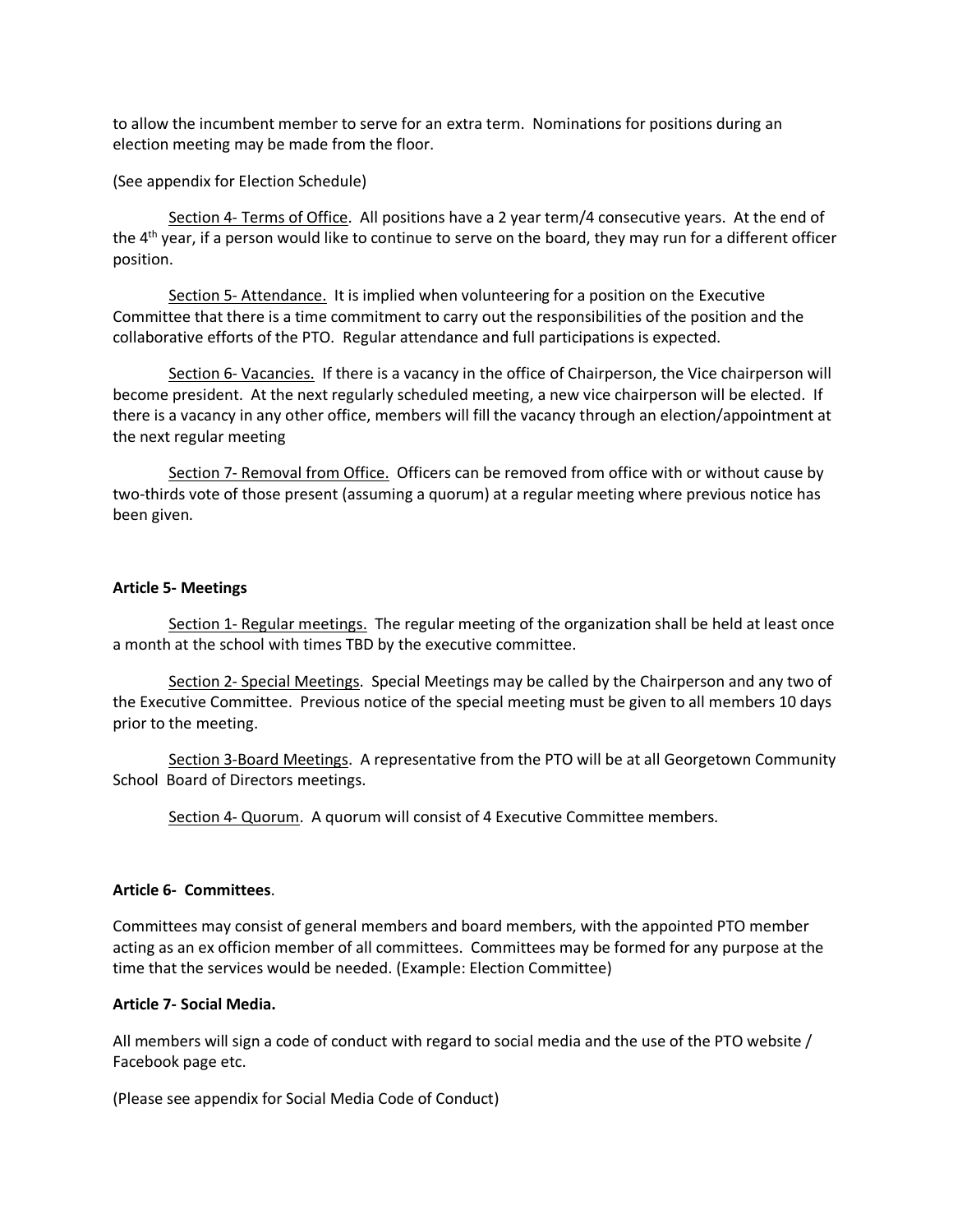## **Article 8- Finances.**

The Treasurer Liaison shall keep accurate records of any disbursements, income, and bank account information.

(See Appendix for Treasurer Packet)

## **Article 9- Parliamentary Authority**

Robert's Rules of Order shall govern meetings when they are not in conflict with the organization's bylaws.

## **Article 10- Amendments**

These bylaws may be amended at any regular or special meeting, providing that previous notice was given in writing at the prior meeting and then sent to all members of the organization. Amendments will be approved by a two-thirds vote of those present, assuming a quorum.

## **Article 11- Dissolution**

The organization may be dissolved with previous notice (14 calendar days) and a two-thirds vote of those present at the meeting.

## **Article 10- Conflict of Interest Policy**

All members will sign a Code of Conduct with regard to this Policy

(See appendix for Conflict of Interest Code of Conduct)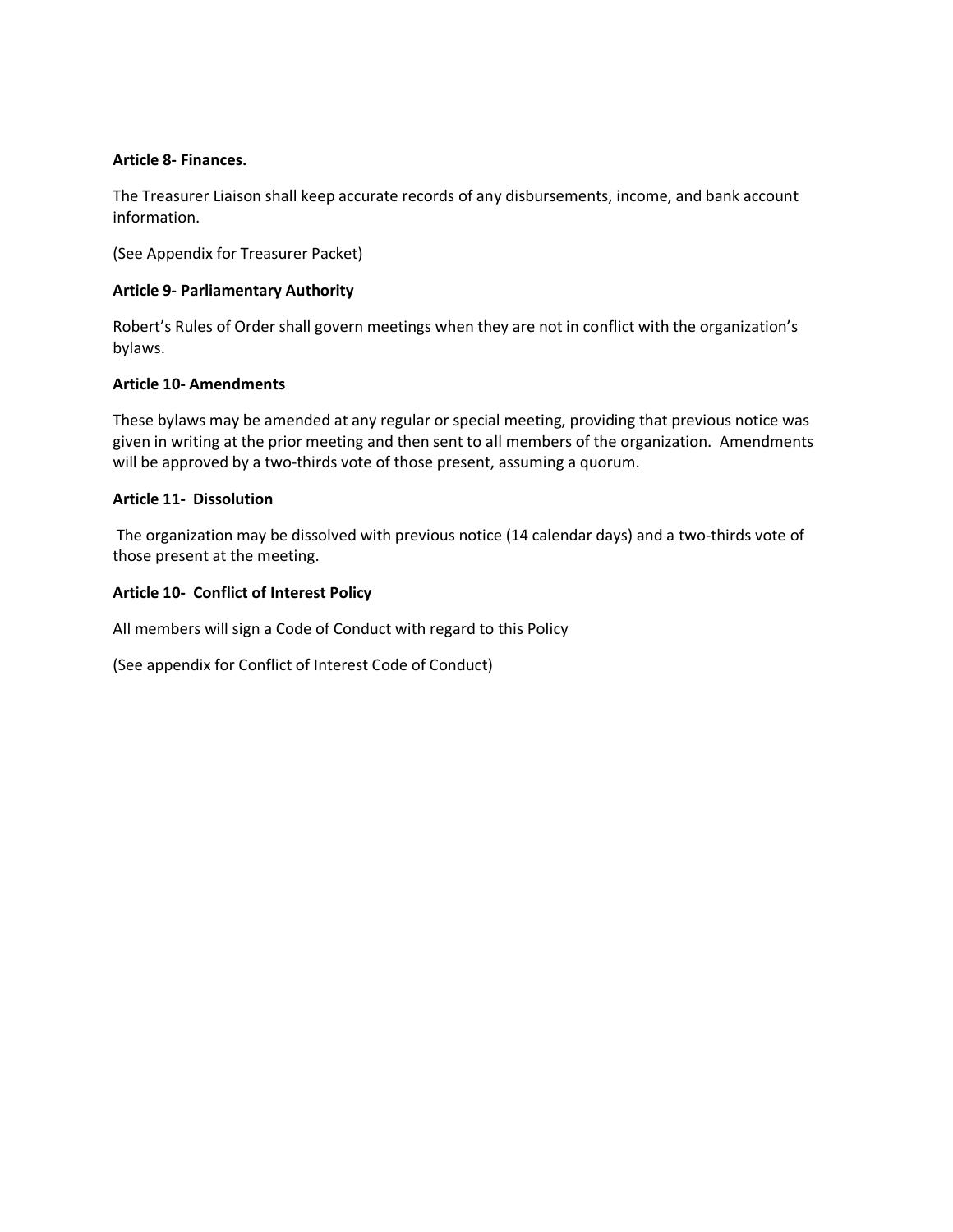# Appendix

- A: Position descriptions
- B: Election schedule
- C: Code of Conduct Policies
- D: Treasurer Packet